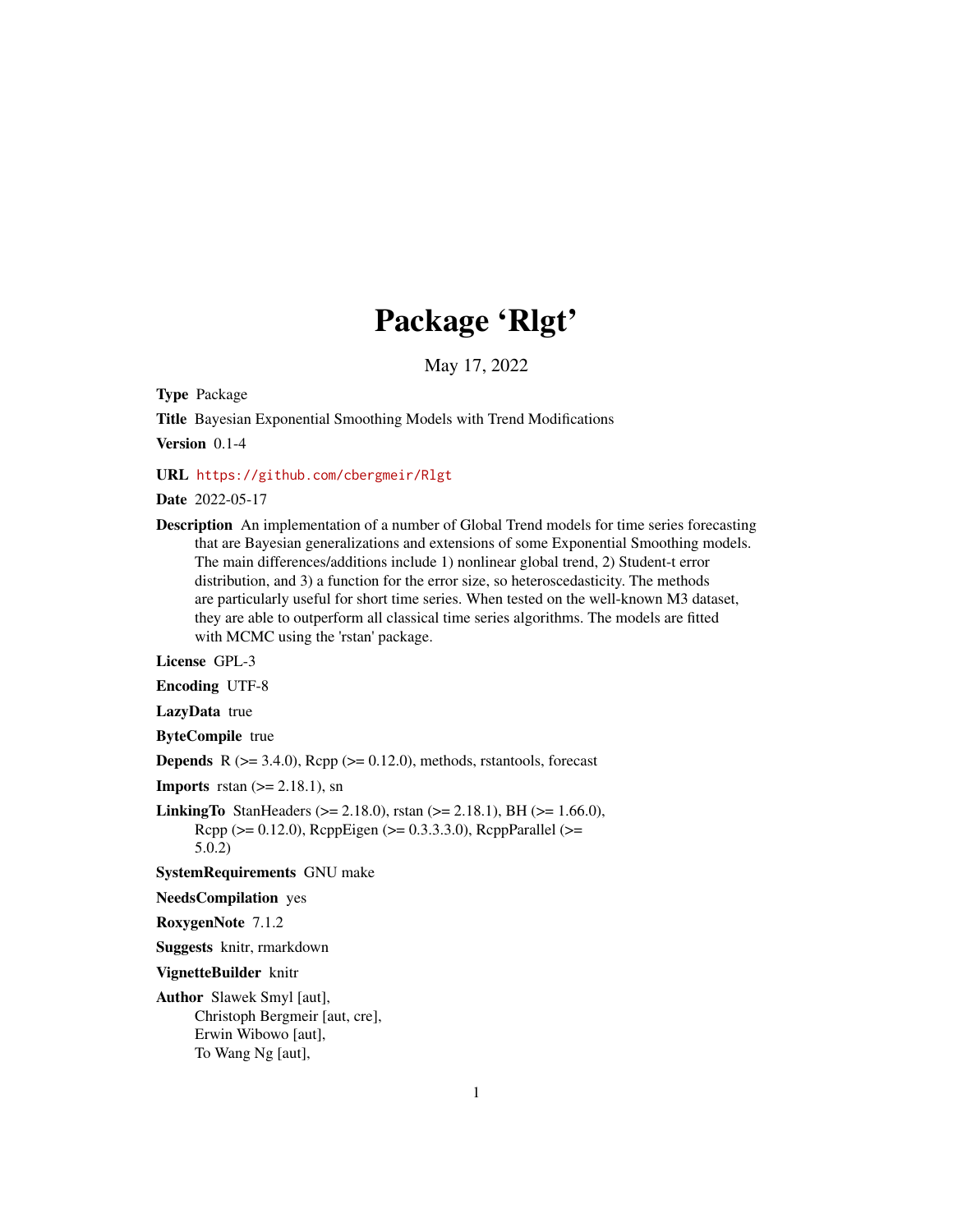<span id="page-1-0"></span>Trustees of Columbia University [cph] (tools/make\_cpp.R, R/stanmodels.R)

Maintainer Christoph Bergmeir <christoph.bergmeir@monash.edu>

Repository CRAN

Date/Publication 2022-05-17 07:50:02 UTC

# R topics documented:

Rlgt-package *Getting started with the Rlgt package*

#### **Description**

An implementation of Bayesian ETS models named LGT (for non-seasonal time series data) and SGT (for seasonal time series data). These models have been tested on the M3 competition dataset in which they outperform all of the models originally participating in the competition.

#### Getting started

The best way to get started with the package is to have a look at the vignettes and the various demos that ship with the package. There is a vignette with examples of how to use the various methods included in the package, and a vignette that discusses some of the theoretical background.

As to the demos, you can find their source code in the "demo" subfolder in the package sources (available on CRAN). There are some basic demos and other more advanced ones that run on subsets of the M3 dataset and run potentially for hours.

The package contains models for seasonal and non-seasonal data, allows for external regressors, and different error distributions. In the following, we briefly also present some of the theoretical background of the methods.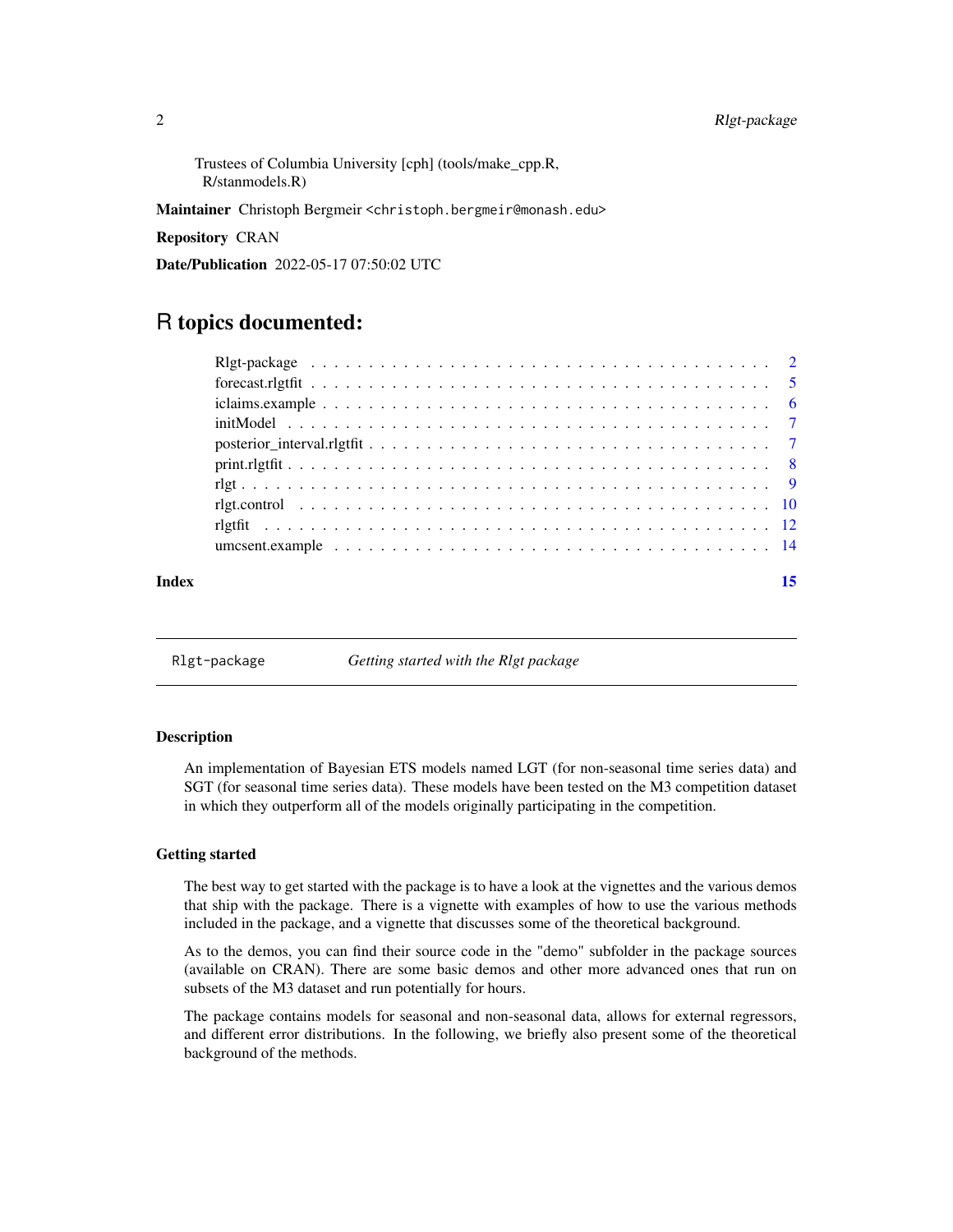#### Rlgt-package 3

#### LGT (Local and Global Trend)

The LGT model is constructed based on Holt's linear trend method. The model is designed to allow for a more general term of error by allowing for heteroscedasticity and an addition of constant "global" trend in the model.

#### Model Equations:

In terms of mathematical notation, the model can be fully represented as follows:

$$
y_{t+1} \sim Student(\nu, y_{t+1}, \sigma_{t+1}) \quad (eq.1.1)
$$

$$
\hat{y}_{t+1} = l_t + \gamma l_t^{\rho} + \lambda b_t \quad (eq.1.2)
$$

$$
l_{t+1} = \alpha y_{t+1} + (1 - \alpha) (l_t) \quad (eq.1.3)
$$

$$
b_{t+1} = \beta (l_{t+1} - l_t) + (1 - \beta) b_t \quad (eq.1.4)
$$

$$
\hat{\sigma}_{t+1} = \sigma l_t^{\tau} + \xi \quad (eq.1.5)
$$

#### Notations:

 $y_t$  value of the dependent variable of interest at time t

 $\hat{y}_{t+1}$  forecasted value of y at time t+1 given information up to time t

- $\hat{\sigma}_{t+1}$  forecasted deviation at time t+1 given information up to time t
- $l_t$  level at time t
- $b_t$  local trend at time t

#### Parameters:

- $\nu$  degrees of freedom of the t-distribution
- $\gamma$  coefficient of the global trend
- $\rho$  power coefficient of the global trend
- $\lambda$  damping coefficient of the local trend
- $\alpha$  smoothing parameter for the level term
- $\beta$  smoothing parameter for the local trend term
- $\sigma$  coefficient of the size of error function
- $\tau$  power coefficient of the size of error function
- $\xi$  base or minimum value of the size of error function

#### SGT (Seasonal, Global Trend)

The SGT model was designed as a seasonal counterpart to the LGT model. Similar to LGT, this model is devised to allow for a global trend term and heteroscedastic error.

#### Model Equations:

$$
y_{t+1} \sim Student(\nu, \hat{y}_{t+1}, \sigma_{t+1}) \quad (eq.2.1)
$$

$$
\hat{y}_{t+1} = (l_t + \gamma l_t^p) s_{t+1} \quad (eq.2.2)
$$

$$
l_{t+1} = \alpha \frac{y_{t+1}}{s_{t+1}} + (1 - \alpha) (l_t) \quad (eq.2.3)
$$

$$
s_{t+m+1} = \zeta \frac{y_{t+1}}{l_{t+1}} + (1 - \zeta) s_{t+1} \quad (eq.2.4)
$$

$$
\hat{\sigma}_{t+1} = \sigma \hat{y}_{t+1}^T + \xi \quad (eq.2.5)
$$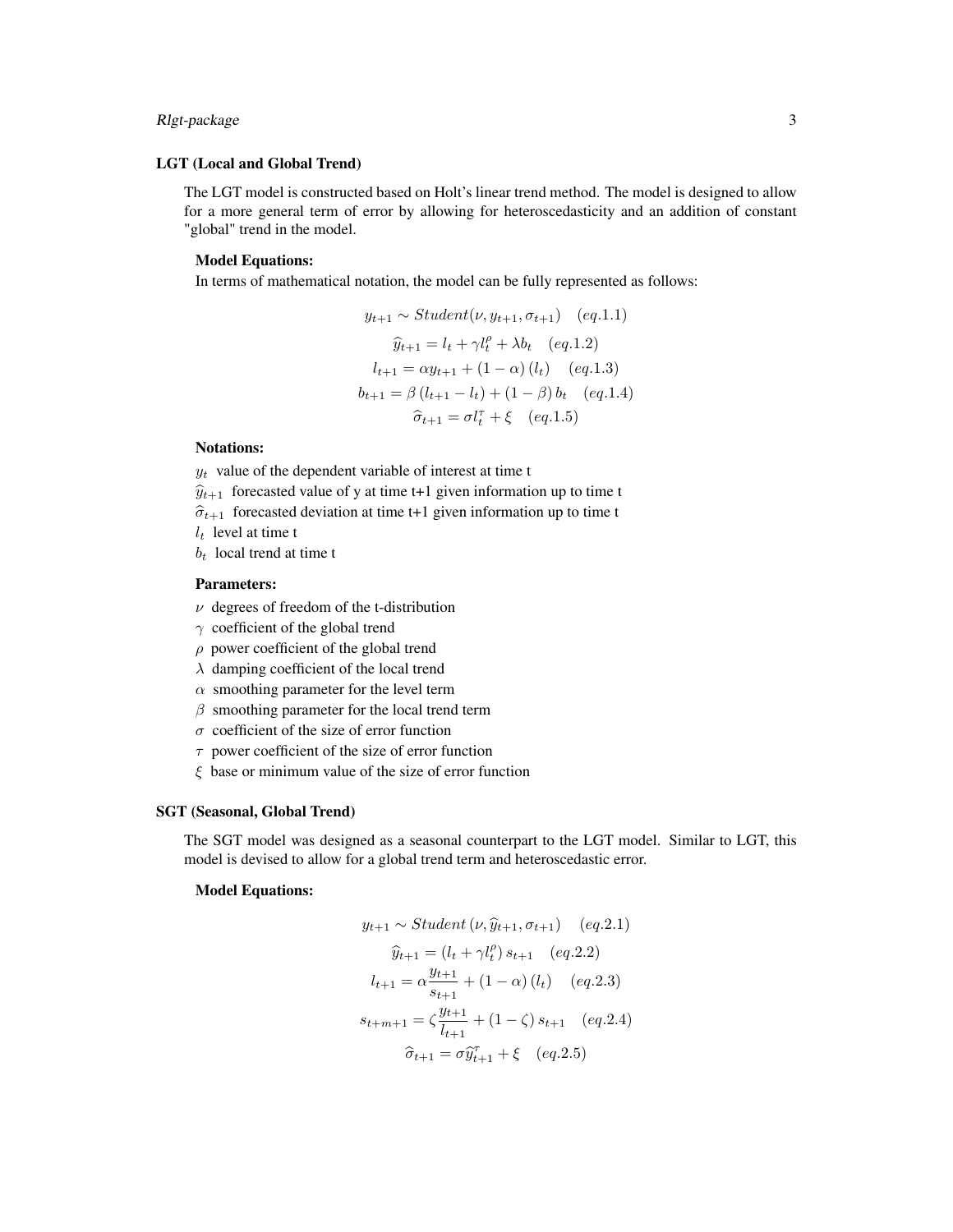#### Additional Notations:

- $s_t$  seasonality factor at time t
- $m$  number of seasons in the data (e.g. 12 for monthly, 4 for quarterly)

#### Additional Parameters:

 $\zeta$  smoothing parameter for the seasonality terms

#### S2GT (Double Seasonal, Global Trend)

S2GT is designed as an extension to SGT for time series data which exhibit two seasonality patterns.

#### Model Equations:

$$
y_{t+1} \sim Student(\nu, \hat{y}_{t+1}, \sigma_{t+1}) \quad (eq.3.1)
$$

$$
\hat{y}_{t+1} = (l_t + \gamma l_t^{\rho}) s_{t+1} w_{t+1} \quad (eq.3.2)
$$

$$
l_t = \alpha \frac{y_t}{s_t w_t} + (1 - \alpha) (l_{t-1}) \quad (eq.3.3)
$$

$$
s_{t+m} = \zeta \frac{y_t}{l_t w_t} + (1 - \zeta) s_t \quad (eq.3.4)
$$

$$
w_{t+d} = \delta \frac{y_t}{l_t s_t} + (1 - \delta) w_t \quad (eq.3.5)
$$

$$
\hat{\sigma}_{t+1} = \sigma y_{t+1}^{\tau} + \xi \quad (eq.3.6)
$$

#### Additional Notations:

 $w_t$  second seasonality factor prevailing at time t

 $d$  number of (second) seasons in a complete period (e.g. 12 for monthly, 4 for quarterly)

#### Additional Parameters:

 $\delta$  smoothing parameters for the second seasonality factors

#### NA

The best way to get started with the package is to have a look at the vignettes and the various demos that ship with the package. There is a vignette with examples of how to use the various methods included in the package, and a vignette that discusses some of the theoretical background.

As to the demos, you can find their source code in the "demo" subfolder in the package sources (available on CRAN). There are some basic demos and other more advanced ones that run on subsets of the M3 dataset and run potentially for hours.

The package contains models for seasonal and non-seasonal data, allows for external regressors, and different error distributions. In the following, we briefly also present some of the theoretical background of the methods.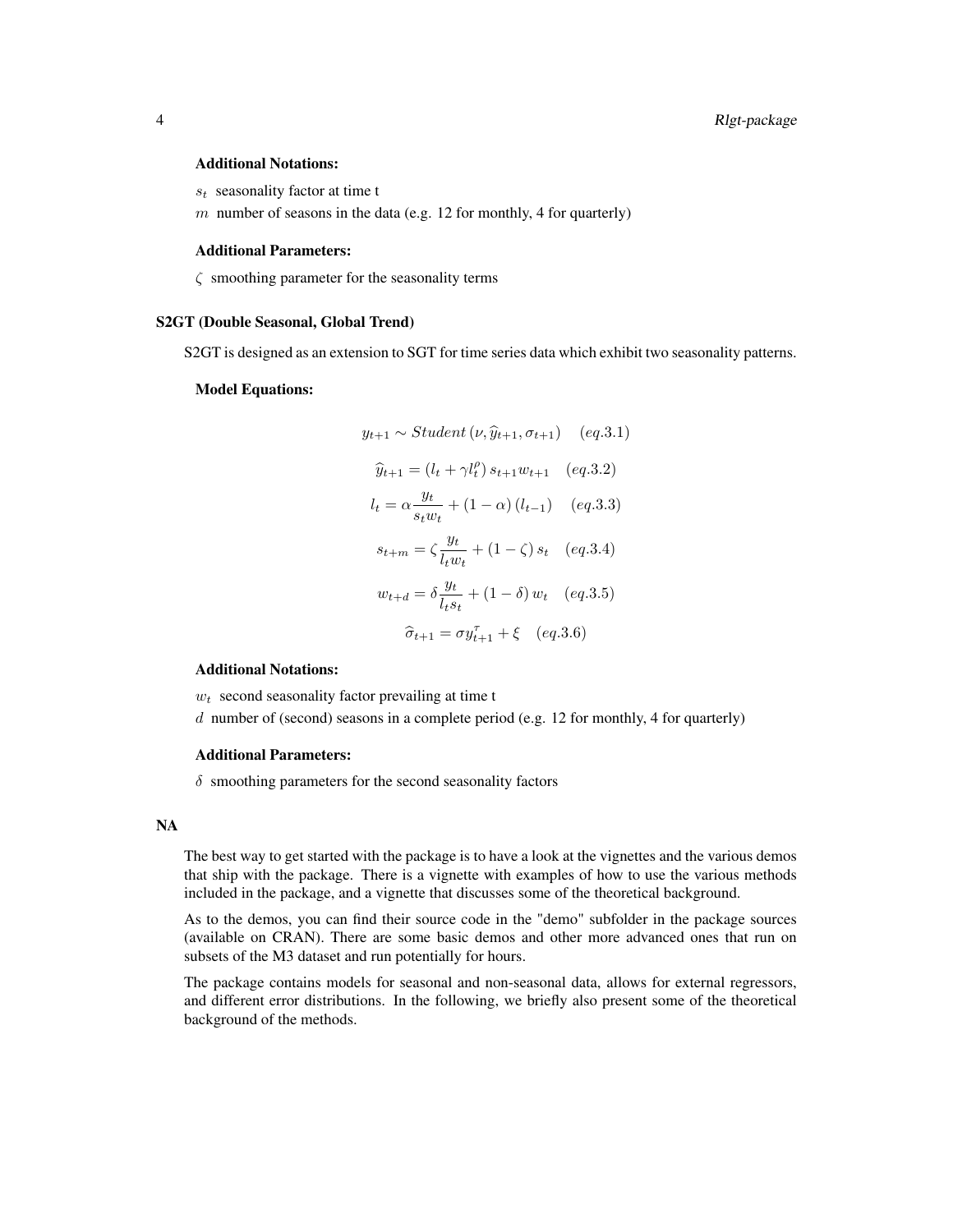<span id="page-4-0"></span>forecast.rlgtfit *Rlgt forecast*

#### Description

produce forecasts from an [rlgtfit](#page-11-1) object

#### Usage

```
## S3 method for class 'rlgtfit'
forecast(
 object,
  xreg = NULL,
  h = ifelse(frequency(object $x) > 1, 2 * frequency(object $x), 10,level = c(80, 95),
 NUM_OF_TRIALS = 2000,
  ...
\mathcal{L}
```
#### Arguments

| object        | rlgtfit object                                                                                                                                        |
|---------------|-------------------------------------------------------------------------------------------------------------------------------------------------------|
| xreg          | input regression matrix                                                                                                                               |
| h             | forecasting horizon (the default is 10 for annual and $2*$ periods otherwise)                                                                         |
| level         | confidence levels for prediction intervals a.k.a. coverage percentiles. Musat be<br>between $0$ and $100$ .                                           |
| NUM_OF_TRIALS | number of simulations to run. Suggested range is between (1000,5000), but it<br>needs to be higher for good coverage for very high levels, e.g. 99.8. |
| $\ddots$ .    | currently not used                                                                                                                                    |

#### Value

returns a forecast object compatible with the forecast package in R

#### Examples

```
# The following is a toy example that runs within a few seconds. To get good
# fitting results the number of iterations should be set to at least 2000, and
# 4 chains should be used (the default). To speed up computation the number of
# cores should also be adjusted (default is 4).
rlgt_model <- rlgt(lynx,
       control=rlgt.control(MAX_NUM_OF_REPEATS=1, NUM_OF_ITER=50, NUM_OF_CHAINS = 1,
                            NUM_OF_CORES = 1), verbose=TRUE)
# print the model details
print(rlgt_model)
```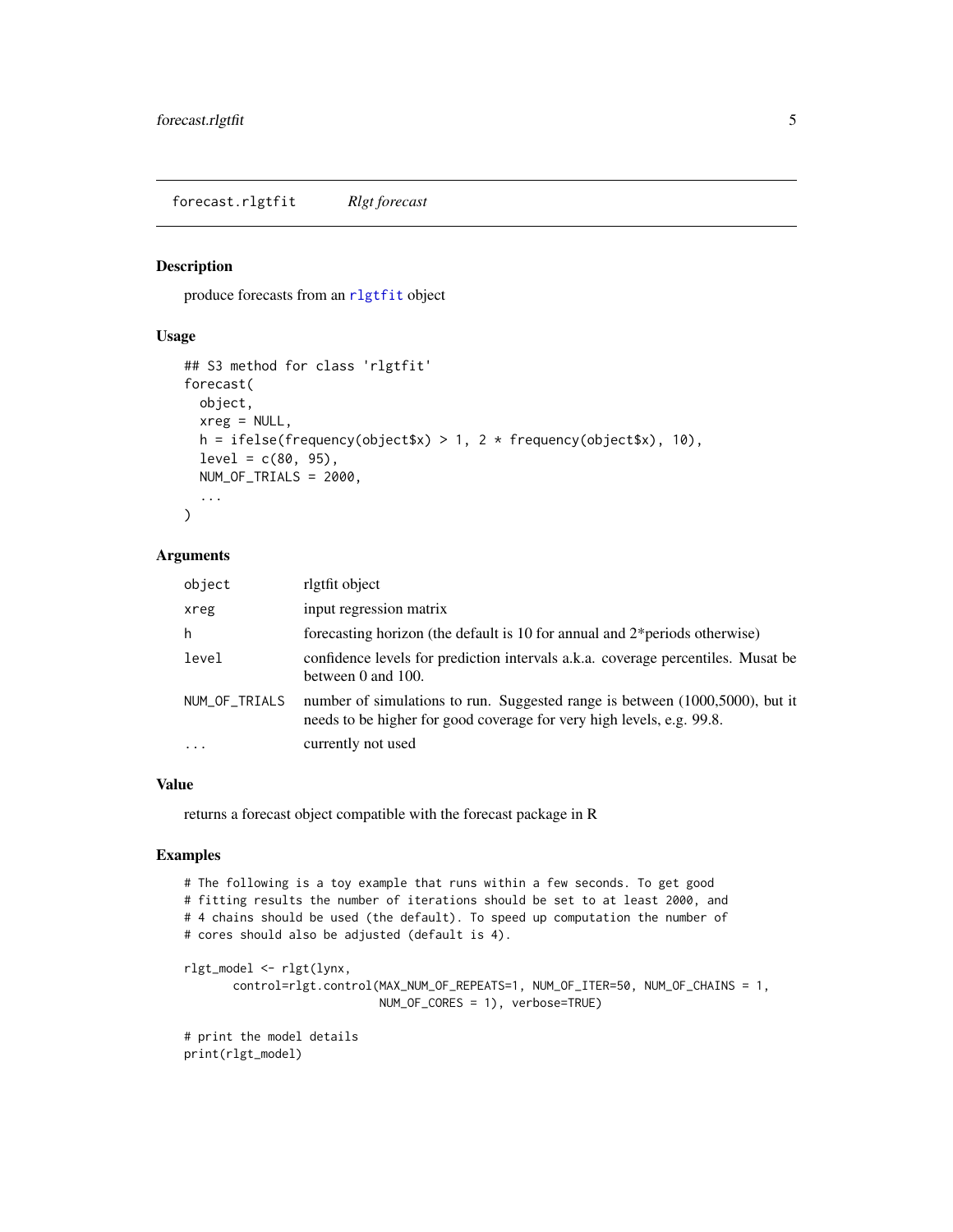```
# Produce Forecasts for the next 10 years
forecast_result <- forecast(rlgt_model, h = 10, level=c(80, 95, 98))
```

```
plot(forecast_result,main="Forecasting lynx dataset with LGT model")
```

| iclaims.example | Weekly Initial Claims of US Unemployment Benefits & Google Trends |
|-----------------|-------------------------------------------------------------------|
|                 | <i><u><b>Oueries</b></u></i>                                      |

A dataset containing the weekly initial claims for US unemployment benefits against a few related Google trend queries from Jan 2010 - June 2018. This aims to mimick the dataset from Scott and Varian (2014).

#### Usage

```
data("iclaims.example")
```
#### Format

A data frame with 443 rows and 5 variables with log-transformation

week date of records starting by Mondays with US calendar format

claims weekly initial claims of unemployment benefits in thousands

trend.unemploy normalized trend queries retreived from gtrendsR API

trend.filling normalized trend queries retreived from gtrendsR API

trend.job normalized trend queries retreived from gtrendsR API

#### References

U.S. Employment and Training Administration, Initial Claims [ICNSA], retrieved from FRED, Federal Reserve Bank of St. Louis; <https://fred.stlouisfed.org/series/ICNSA>, October 27, 2018.

Trend queries from Google search engine. <https://trends.google.com/trends/?geo=US>

An interface for retrieving and displaying the information returned online by Google Trends is provided. Trends (number of hits) over the time as well as geographic representation of the results can be displayed. <https://CRAN.R-project.org/package=gtrendsR>

Scott, S. L. and Varian, H. R. (2014). Predicting the Present with Bayesian Structural Time Series. International Journal of Mathematical Modeling and Optimization 5 4–23. [https://people.](https://people.ischool.berkeley.edu/~hal/Papers/2013/pred-present-with-bsts.pdf) [ischool.berkeley.edu/~hal/Papers/2013/pred-present-with-bsts.pdf](https://people.ischool.berkeley.edu/~hal/Papers/2013/pred-present-with-bsts.pdf)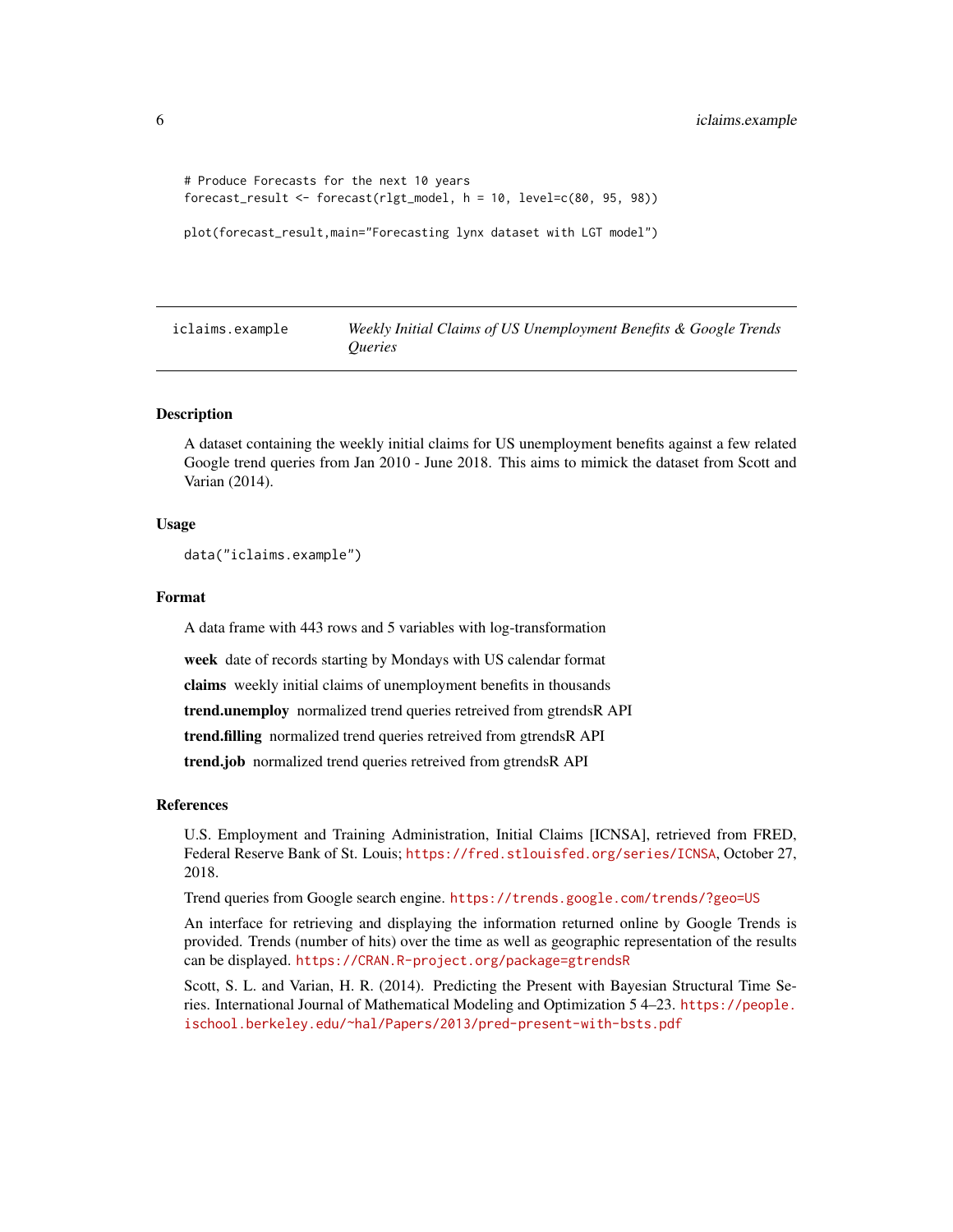<span id="page-6-0"></span>

This is an internal function that usually won't be called by users directly. It validates the model type and generates the corresponding list of parameters for the model.

#### Usage

```
initModel(
 model.type = NULL,
  use.regression = FALSE,
  seasonalityMethodId = 0,
  levelMethodId = 0,useSmoothingMethodForError = FALSE
\mathcal{L}
```
#### Arguments

| model.type                                                   | type of the forecasting model selected, a character object                                                                           |
|--------------------------------------------------------------|--------------------------------------------------------------------------------------------------------------------------------------|
|                                                              | use regression binary parameter indicating whether additional regressors will be used for fore-<br>casting in multivariate settings. |
| seasonalityMethodId                                          |                                                                                                                                      |
|                                                              | Seasonality method Id (0- HW, 1- generalized).                                                                                       |
| levelMethodId Level method Id.<br>useSmoothingMethodForError |                                                                                                                                      |
|                                                              | if the non-standard function for error size should be used, one based on smoothed<br>innovations or surprises                        |

#### Value

an Rlgt skeleton model

posterior\_interval.rlgtfit *rlgtfit posterior interval*

#### Description

This is a method of the link{rlgtfit} class to produce posterior intervals

#### Usage

```
## S3 method for class 'rlgtfit'
posterior_interval(object, prob = 0.9, type = "central", ...)
```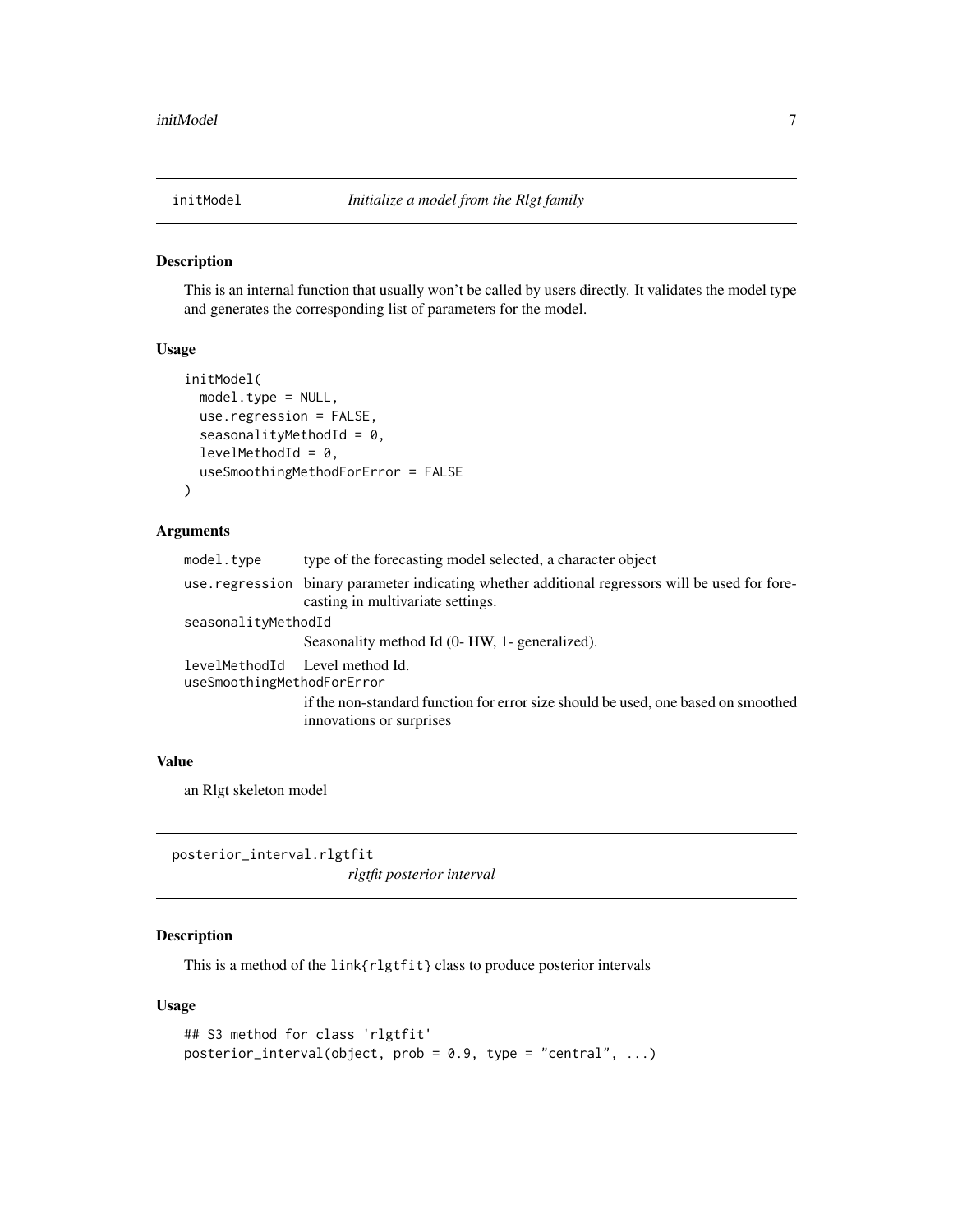#### <span id="page-7-0"></span>Arguments

| object   | an object of class right                                                       |
|----------|--------------------------------------------------------------------------------|
| prob     | percentile level to be generated (multiple values can be accepted as a vector) |
| type     | currently only central is available                                            |
| $\cdots$ | currently not in use                                                           |

#### Value

confidence interval

#### Examples

```
# The following is a toy example that runs within a few seconds. To get good
# fitting results the number of iterations should be set to at least 2000, and
# 4 chains should be used (the default). To speed up computation the number of
# cores should also be adjusted (default is 4).
rlgt_model <- rlgt(lynx,
       control=rlgt.control(MAX_NUM_OF_REPEATS=1, NUM_OF_ITER=50, NUM_OF_CHAINS = 1,
                           NUM_OF_CORES = 1), verbose=TRUE)
# print the model details
posterior_interval(rlgt_model)
```
print.rlgtfit *Generic print function for rlgtfit models*

#### Description

Print out some characteristics of an r1gtfit model.

#### Usage

```
## S3 method for class 'rlgtfit'
print(x, \ldots)
```
#### Arguments

| x        | an rigtfit object                                   |
|----------|-----------------------------------------------------|
| $\cdots$ | additional function parameters (currently not used) |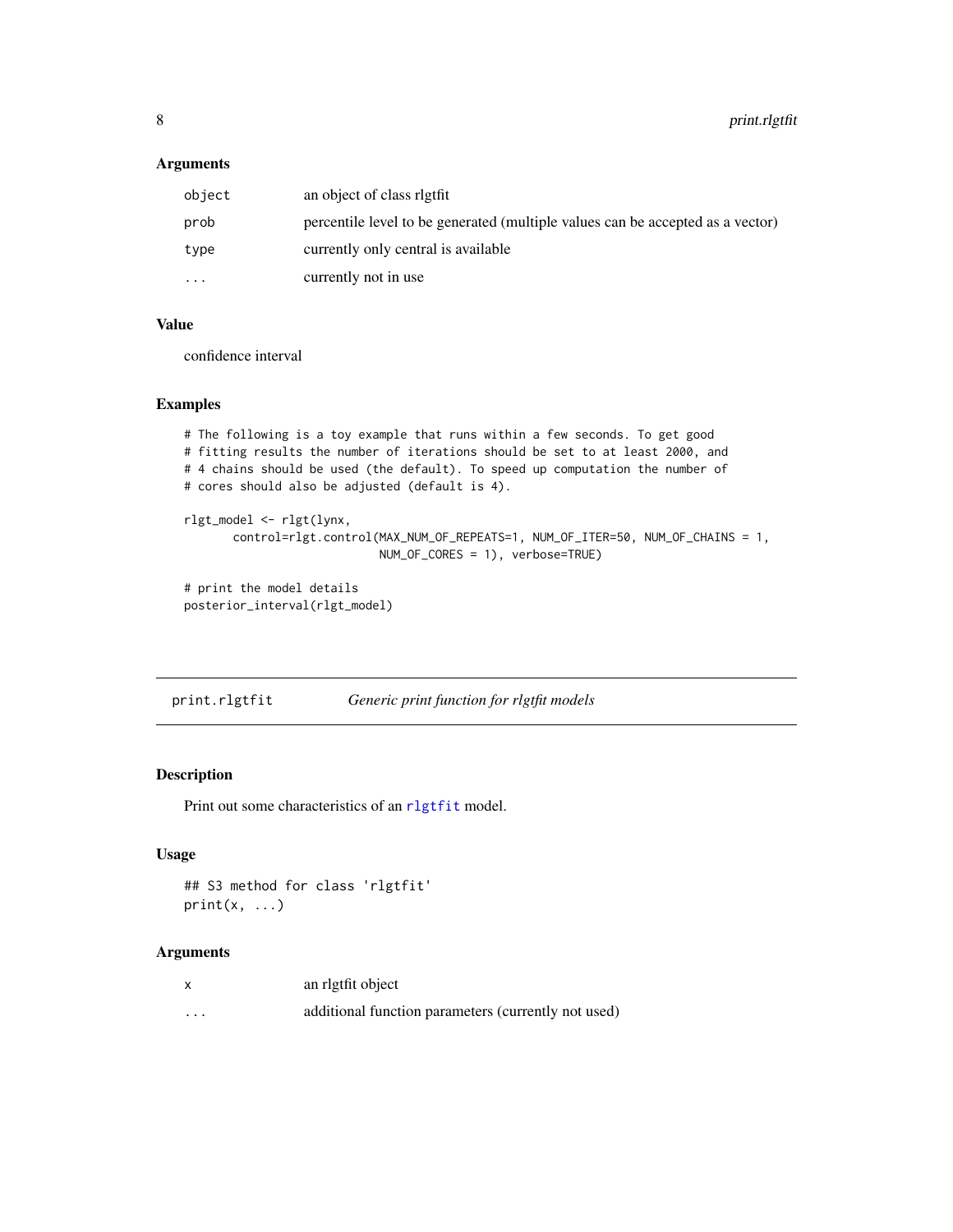<span id="page-8-1"></span><span id="page-8-0"></span>The main function to fit an rlgt model. It fits the parameter values with MCMC.

#### Usage

```
rlgt(
 y,
 seasonality = 1,
 seasonality2 = 1,
 seasonality.type = c("multiplicative", "generalized"),
 error.size.method = c("std", "innov"),
 level.method = c("HW", "seasAvg", "HW_sAvg"),
 xreg = NULL,
 control = rlgt.control(),
 verbose = FALSE
)
```
#### Arguments

| y                 | time-series data for training (provided as a numeric vector, or a ts, or msts ob-<br>ject).                                                                                                                                                                                                                                                                                                |
|-------------------|--------------------------------------------------------------------------------------------------------------------------------------------------------------------------------------------------------------------------------------------------------------------------------------------------------------------------------------------------------------------------------------------|
| seasonality       | This specification of seasonality will be overridden by frequency of y, if y is of<br>ts or msts class. 1 by default, i.e. no seasonality.                                                                                                                                                                                                                                                 |
| seasonality2      | Second seasonality. If larger than 1, a dual seasonality model will be used.<br>However, this is experimental. If not specified and multiple seasonality time<br>series (of msts class) is used, a single seasonality model will be applied, one<br>with seasonality equal to the largest of seasonalities of the time series. 1 by<br>default, i.e. no seasonality or single seasonality. |
| seasonality.type  |                                                                                                                                                                                                                                                                                                                                                                                            |
|                   | Either "multiplicative" (default) or "generalized". The latter seasonality gener-<br>alizes additive and multiplicative seasonality types.                                                                                                                                                                                                                                                 |
| error.size.method |                                                                                                                                                                                                                                                                                                                                                                                            |
|                   | Function providing size of the error. Either "std" (monotonically, but slower<br>than proportionally, growing with the series values) or "innov" (proportional to<br>a smoothed abs size of innovations, i.e. surprises)                                                                                                                                                                   |
| level.method      | "HW", "seasAvg", "HW_sAvg". Here, "HW" follows Holt-Winters approach.<br>"seasAvg" calculates level as a smoothed average of the last seasonality num-<br>ber of points (or seasonality2 of them for the dual seasonality model), and<br>HW_sAvg is an weighted average of HW and seasAvg methods.                                                                                         |
| xreg              | Optionally, a vector or matrix of external regressors, which must have the same<br>number of rows as y.                                                                                                                                                                                                                                                                                    |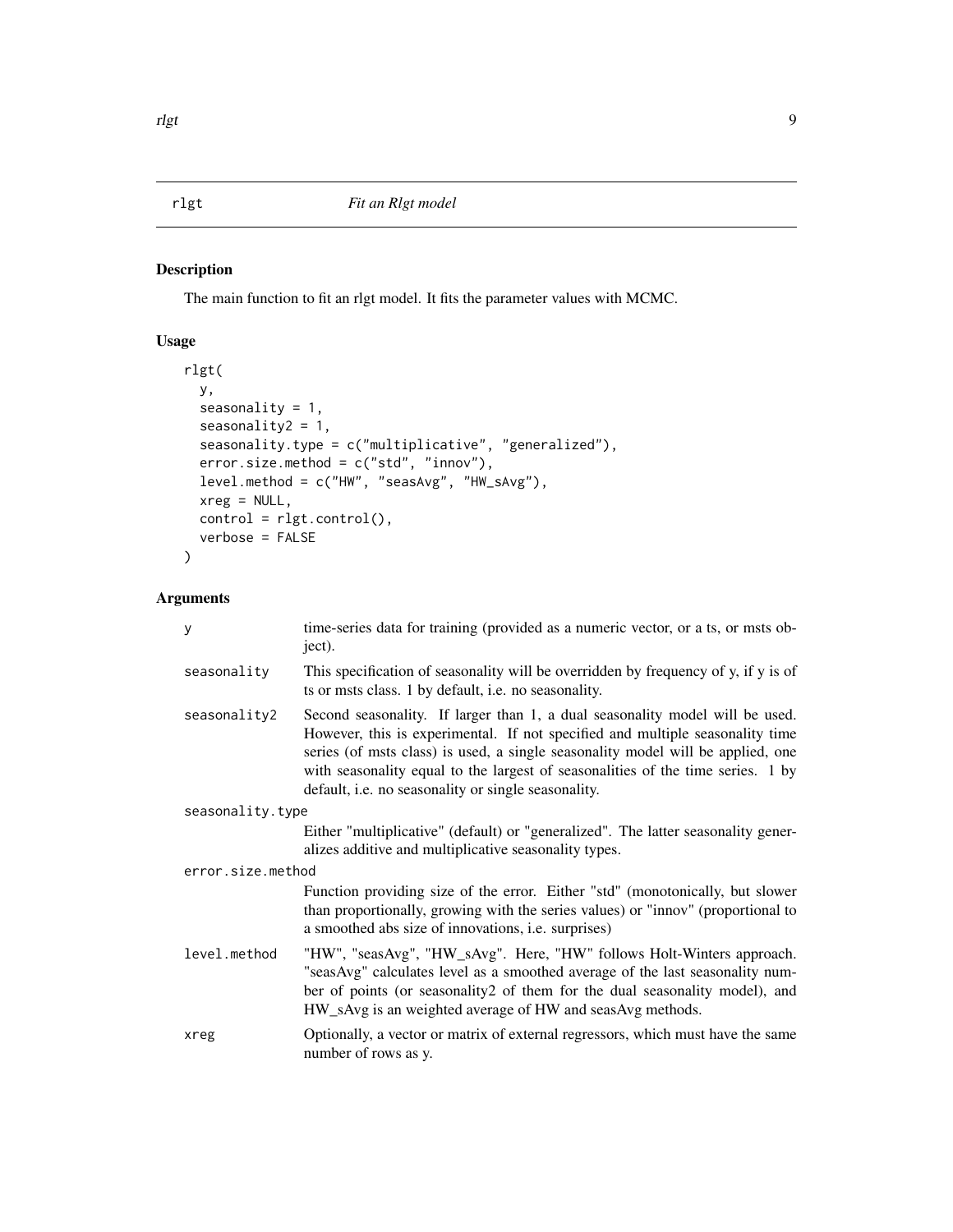<span id="page-9-0"></span>

| control | list of control parameters, e.g. hyperparameter values for the model's prior dis-<br>tributions, number of fitting interations etc. |
|---------|-------------------------------------------------------------------------------------------------------------------------------------|
| verbose | whether verbose information should be printed (Boolean value only), default<br>FALSE.                                               |

#### Value

[rlgtfit](#page-11-1) object

#### Examples

```
# The following is a toy example that runs within a few seconds. To get good
# fitting results the number of iterations should be set to at least 2000, and
# 4 chains should be used (the default). To speed up computation the number of
# cores should also be adjusted (default is 4).
rlgt_model <- rlgt(lynx,
      control=rlgt.control(MAX_NUM_OF_REPEATS=1, NUM_OF_ITER=50, NUM_OF_CHAINS = 1,
                            NUM_OF_CORES = 1), verbose=TRUE)
# print the model details
print(rlgt_model)
## Not run: demo(exampleScript)
```
<span id="page-9-1"></span>

rlgt.control *Sets and initializes the control parameters*

#### Description

This function initializes and sets the control parameters, i.e. hyperparameter values which control the prior distribution of the r1gtfit model. The purpose of this function is mainly to provide a default value for each of the hyperparameters. The function also accepts a customised set of values of the parameters as provided in the input of this function. This function is used in conjunction with the [rlgt](#page-8-1) function.

#### Usage

```
rlgt.control(
  ADAPT_DELTA = 0.9,
  MAX_TREE_DEPTH = 12,
  NUM_OF_CHAINS = 4,
 NUM_OF_CORES = 4,
  ADD_JITTER = TRUE,
  CAUCHY_SD_DIV = 150,
 NUM_OF_ITER = 5000,
 MAX_NUM_OF_REPEATS = 2,
```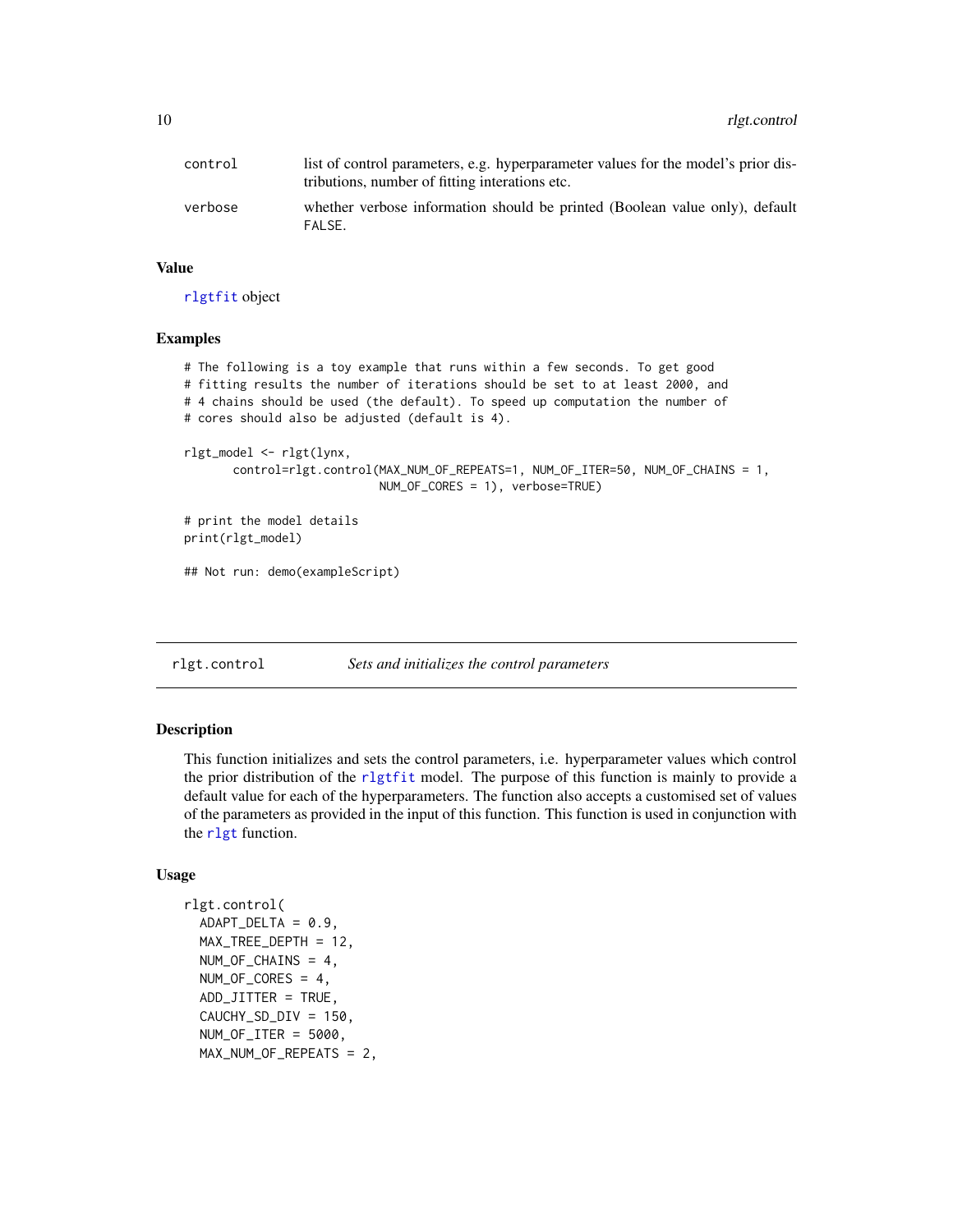### rlgt.control 11

```
MAX_RHAT_ALLOWED = 1.006,
NUM_OF_SEASON_INIT_CYCLES = 3,
MIN_NU = 2,
MAX_NU = 20,
MIN_POW_TREND = -0.5,
MAX_POW_TREND = 1,
POW_TREND_ALPHA = 1,
POW_TREND_BETA = 1,
POW_SEASON_ALPHA = 1,
POW_SEASON_BETA = 1,
MIN_SIGMA = 1e-10,
MIN_VAL = 1e-30,
MAX_VAL = 1e+38
```
### Arguments

)

| ADAPT_DELTA        | Target Metropolis acceptance rate. See Stan manual. Suggested range is be-<br>tween (0.85-0.97).                                                                                                                                                                                                               |
|--------------------|----------------------------------------------------------------------------------------------------------------------------------------------------------------------------------------------------------------------------------------------------------------------------------------------------------------|
|                    | MAX_TREE_DEPTH NUTS maximum tree depth. See Stan manual for more details. Suggested range<br>is between $(10-15)$ , defaut is 12.                                                                                                                                                                              |
| NUM_OF_CHAINS      | Number of MCMC chains. Suggested range is 3 to 4. Default is 4.                                                                                                                                                                                                                                                |
| NUM_OF_CORES       | Number of cores used for calculations. It can be smaller than NUM_OF_CHAINS,<br>but for best computational speed, it should be equal to NUM_OF_CHAINS. De-<br>fault is 4.                                                                                                                                      |
| ADD_JITTER         | Whether to add a very small amount $(sd = min(y)*0.0001)$ of jitter to the input<br>series. It is sometimes useful in cases of series with some perfectly flat sections.<br>Default is TRUE.                                                                                                                   |
| CAUCHY_SD_DIV      | Cauchy distribution is used for some parameters with non-obvious range. The<br>error size hyperparameter of this distribution is calculated by dividing the max<br>value of the time series by this constant. Suggested range is between (100,300).<br>Default 150.                                            |
| NUM_OF_ITER        | Starting number of iterations for each chain. Suggested range is between (2000,10000).<br>Default is 5000. Generally, the longer the series, the smaller is the value to reach<br>convergence. Some models e.g. those with "innov" error size method are more<br>difficult to fit and require more iterations. |
| MAX_NUM_OF_REPEATS |                                                                                                                                                                                                                                                                                                                |
|                    | Maximum number of the sampling procedure repeats if the fit is unsatisfactorily,<br>i.e. avgRHat>MAX_RHAT_ALLOWED. Each round will double the number<br>of iterations which could potentially double the running time. Suggested range<br>is between $(2,4)$ . Default is 2.                                   |
| MAX_RHAT_ALLOWED   |                                                                                                                                                                                                                                                                                                                |
|                    | Maximum average value of Rhat's that suggests a good fit, i.e. the treshold<br>below which the fit is considered as acceptable. Consult Stan's manual for more<br>details on Rhat. Suggested range is between (1.005,1.02). Default is 1.006.                                                                  |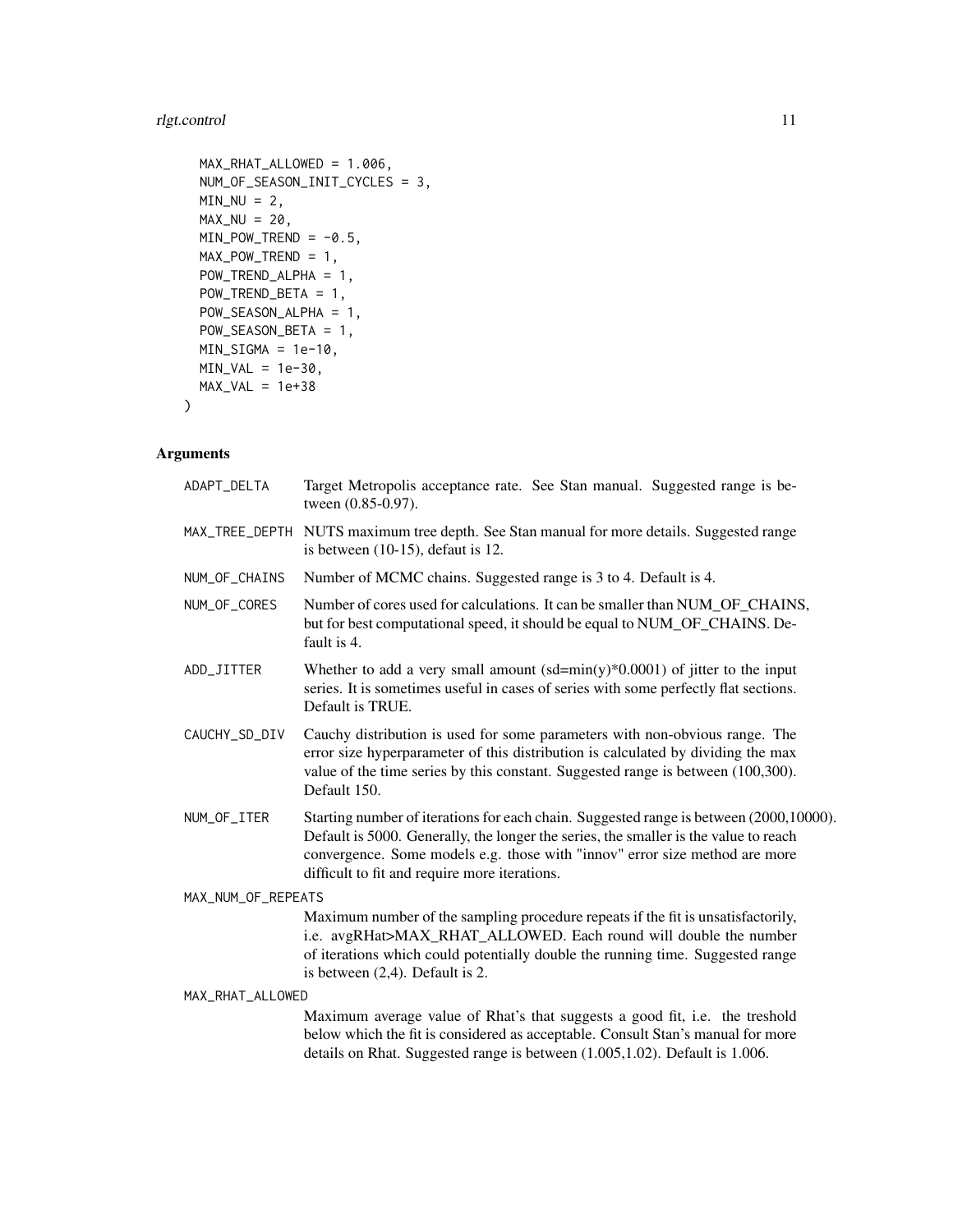#### <span id="page-11-0"></span>NUM\_OF\_SEASON\_INIT\_CYCLES

| For seasonal models, number of seasonality periods used for establishing initial |
|----------------------------------------------------------------------------------|
| seasonality coefficients. Default is 3.                                          |

- MIN\_NU Minimum degrees of freedom of the Student's distribution that is used in most models. Suggested range(1.2, 5). Default 2.
- MAX\_NU Maximum degrees of freedom of the Student's distribution. Suggested range is between (15,30). Default 20.
- MIN\_POW\_TREND Minimum value of the global trend power coefficient. Suggested range is between (-1,0). Default -.5
- MAX\_POW\_TREND Maximum value of the global trend power coefficient. It should be 1 to allow the model to approach exponential growth when needed. Default is 1.

POW\_TREND\_ALPHA

Alpha parameter of Beta prior distribution. To make the forecast more upward curved, so to nudge it towards larger values, make the parameter larger. Suggested range is between (1,6) Default 1.

POW\_TREND\_BETA Beta parameter of Beta prior distribution for the global trend power coefficient. 1 by default, see also above.

#### POW\_SEASON\_ALPHA

Alpha parameter of Beta distribution that is the prior of the power coefficient in the formula of the generalized seasonality in gSGT model. 1 by default, increasing it (say, to 3 or 5) will push the seasonality towards multiplicative behavior.

# POW\_SEASON\_BETA

Beta parameter of Beta distribution that is the prior of the power coefficient in the formula of the generalized seasonality in gSGT model. 1 by default.

- MIN\_SIGMA Minimum size of the fitted sigma, applied for numerical stability. Must be positive. 1e-10 by default.
- MIN\_VAL Minimum value that forecast can take. Must be positive. 1e-30 by default.
- MAX\_VAL Maximum value the forecast can take. 1e38 by default.

#### Value

list of control parameters

<span id="page-11-1"></span>rlgtfit *rlgtfit class*

#### Description

A constructor function for objects of class rlgtfit, the main class of the package. Objects of this class are output from the [rlgt](#page-8-1) function. This constructor will usually not be called by users directly.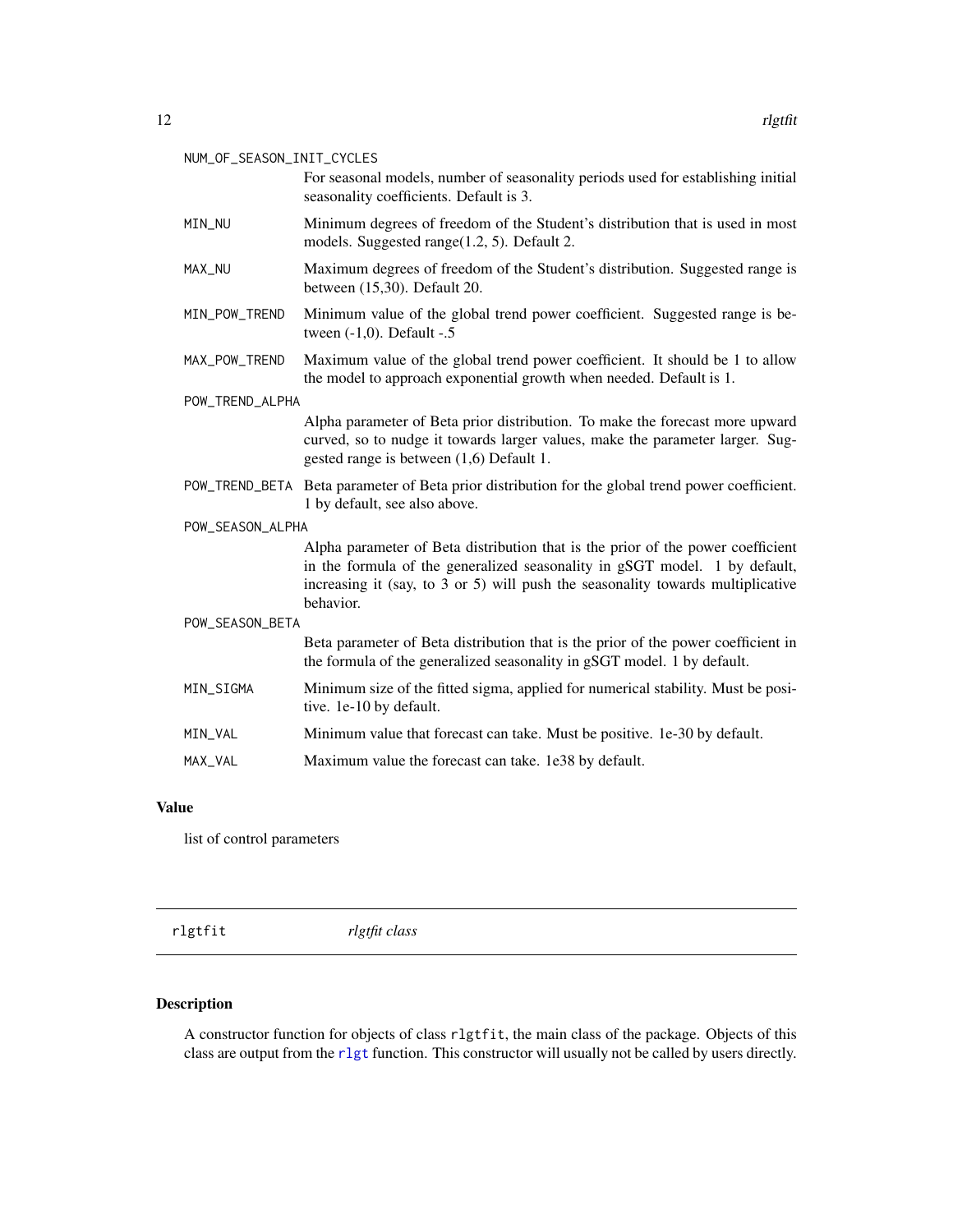#### <span id="page-12-0"></span>rlgtfit that the contract of the contract of the contract of the contract of the contract of the contract of the contract of the contract of the contract of the contract of the contract of the contract of the contract of t

## Usage

```
rlgtfit(
  y,
  model.type,
  use.regression,
  seasonalityMethodId,
  levelMethodId,
  useSmoothingMethodForError = FALSE,
  seasonality,
  seasonality2,
  rlgtmodel,
  params,
  control,
  samples
\overline{\phantom{a}}
```
### Arguments

| y                                                            | time series data for training (provided as a vector or a ts object).                                                                                                                                                                                    |
|--------------------------------------------------------------|---------------------------------------------------------------------------------------------------------------------------------------------------------------------------------------------------------------------------------------------------------|
| model.type                                                   | the type of rlgt model, one of: "LGT", "SGT", "S2GT"                                                                                                                                                                                                    |
|                                                              | use regression whether the data has any additional variables to be used with forecasting, i.e.<br>multivariate time-series.                                                                                                                             |
| seasonalityMethodId                                          |                                                                                                                                                                                                                                                         |
|                                                              | Seasonality method Id (0- HW, 1- generalized).                                                                                                                                                                                                          |
| levelMethodId Level method Id.<br>useSmoothingMethodForError |                                                                                                                                                                                                                                                         |
|                                                              | if the non-standard function for error size should be used, one based on smoothed<br>innovations or surprises                                                                                                                                           |
| seasonality                                                  | This specification of seasonality will be overridden by frequency of y, if y is of<br>ts or msts class. 1 by default, i.e. no seasonality.                                                                                                              |
| seasonality2                                                 | Second seasonality. If larger than 1, a dual seasonality model will be used. This<br>specification of seasonality will be overridden by the second seasonality of y, if<br>y is of msts class. 1 by default, i.e. no seasonality or single seasonality. |
| rlgtmodel                                                    | an rlgt model.                                                                                                                                                                                                                                          |
| params                                                       | list of parameters of the model (to be fitted).                                                                                                                                                                                                         |
| control                                                      | list of control parameters, i.e. hyperparameter values for the model's prior dis-<br>tribution. See r1gt.control                                                                                                                                        |
| samples                                                      | stanfit object representing the MCMC samples                                                                                                                                                                                                            |

### Value

an rlgtfit instance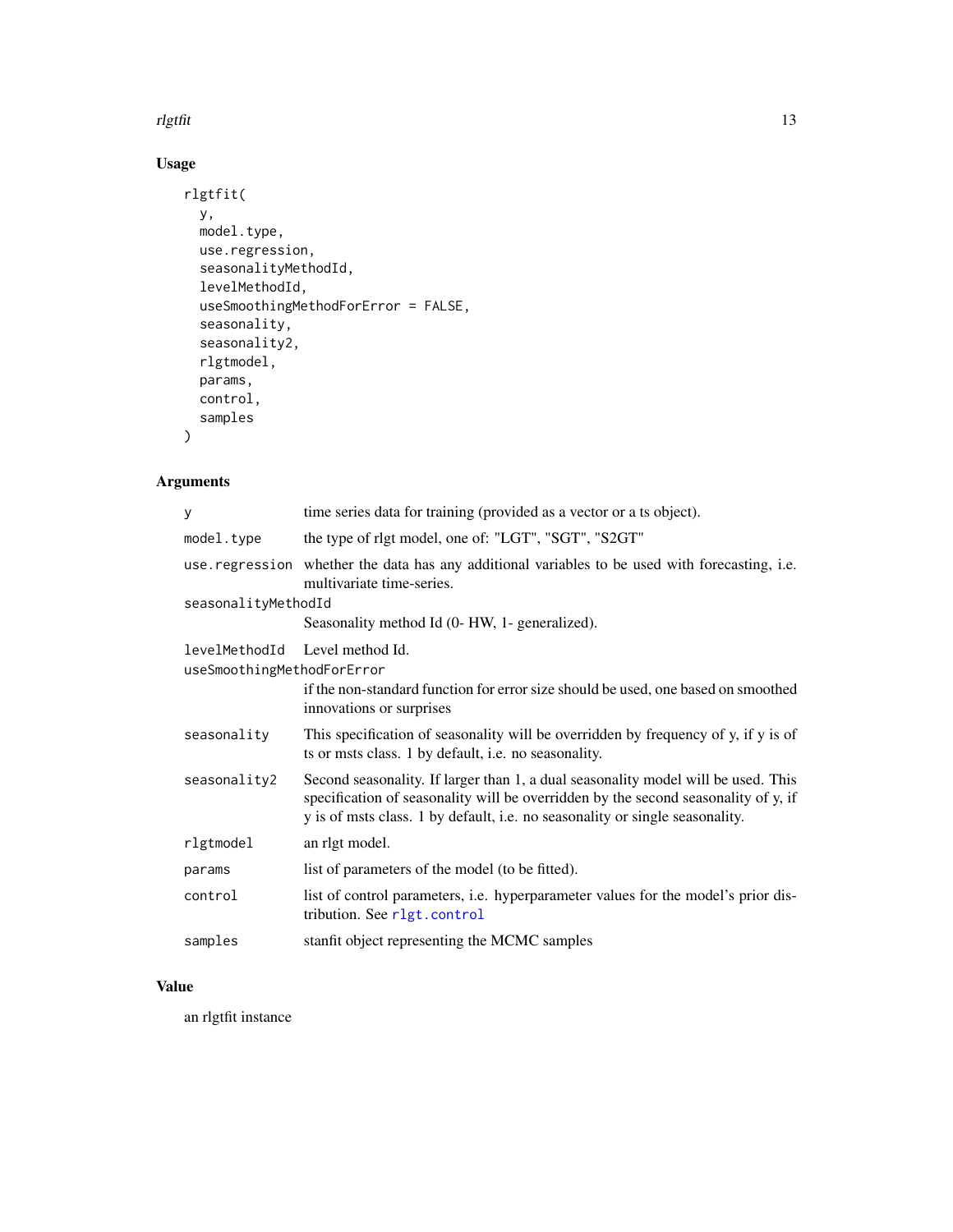<span id="page-13-0"></span>

A dataset containing monthly University of Michigan survey of Consumer Sentiment along a few related google trend queries Jan from 2014 - June 2018. This aims to mimick the dataset from Scott and Varian (2014).

#### Usage

data("umcsent.example")

#### Format

A data frame with 174 rows and 8 variables with log-transformation

date first date of each month in US calendar format

consumer.sent monthly initial claims of University of Michigan: Consumer Sentiment

search.engine normalized trend queries retreived from gtrendsR API

financial.planning normalized trend queries retreived from gtrendsR API

bus.news normalized trend queries retreived from gtrendsR API

investing normalized trend queries retreived from gtrendsR API

energy.utilities normalized trend queries retreived from gtrendsR API

#### References

University of Michigan, University of Michigan: Consumer Sentiment [UMCSENT], retrieved from FRED, Federal Reserve Bank of St. Louis; <https://fred.stlouisfed.org/series/UMCSENT>, November 17, 2018.

Trends queries from google search engine. <https://trends.google.com/trends/?geo=US>

An interface for retrieving and displaying the information returned online by Google Trends is provided. Trends (number of hits) over the time as well as geographic representation of the results can be displayed. <https://CRAN.R-project.org/package=gtrendsR>

Scott, S. L. and Varian, H. R. (2012). Bayesian Variable Selection for Nowcasting Economic Time Series. <https://www.aeaweb.org/conference/2013/retrieve.php?pdfid=447>